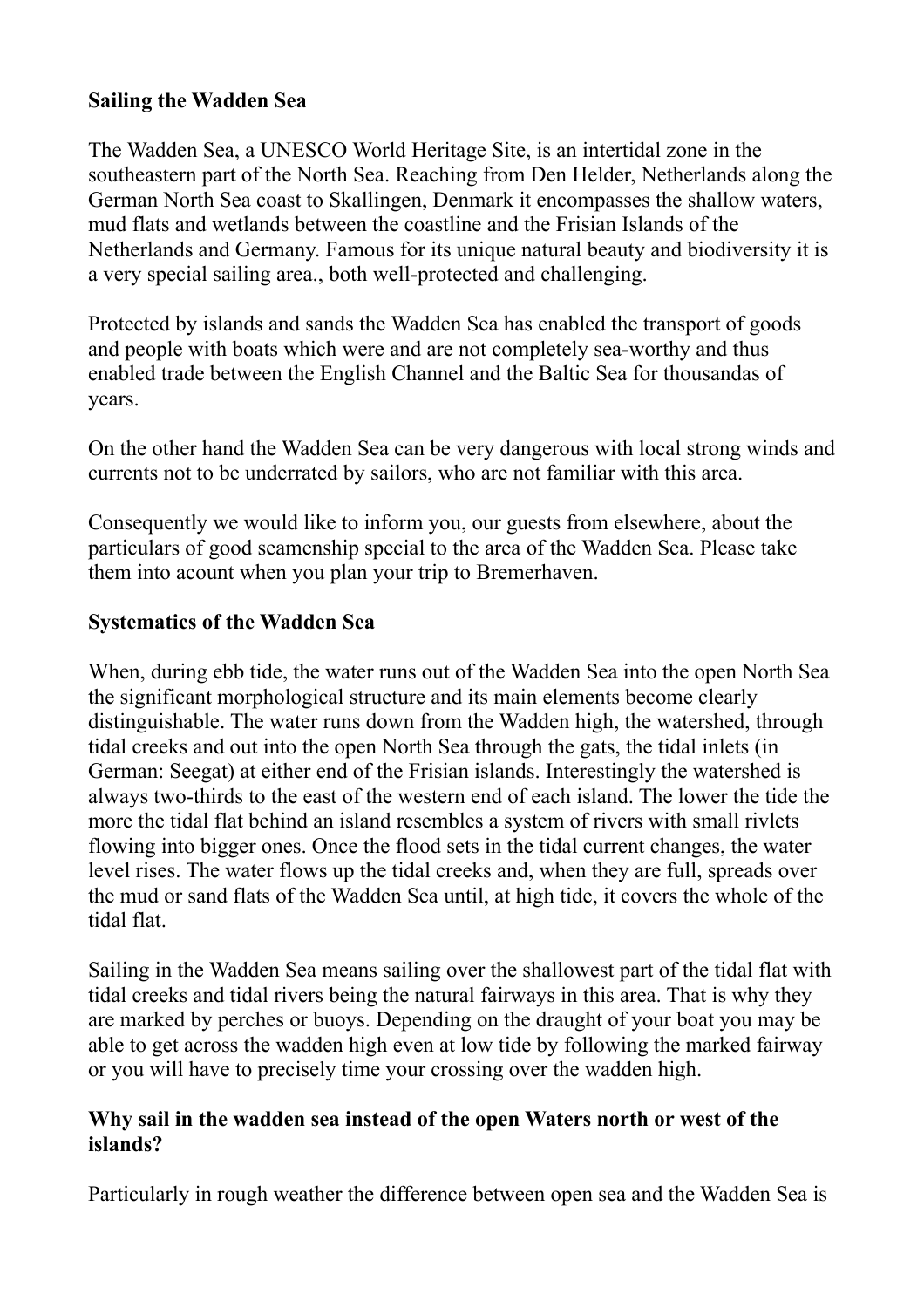astounding and it makes the mud flats the safest places for a boat in stormy weather. Also: Given you have enough time it is an interesting adventure to find your way through the Wadden Sea following the poles and perches alongside the tidal creeks. And last but not least: Anchoring and falling dry on a mud flat is a marvellous, peaceful experience.

But you have to take into account some **particulars** of the Wadden Sea.

The **wadden high** resembles a duck pond when there is a slight or medium wind outside. And even in a storm the wave height is decidedly less here, simply because the water is too shallow for the waves to increase. In a strong wind or storm the height of the waves reaches  $\frac{1}{4}$  to  $\frac{1}{3}$  of the water depth. Then the crest of the waves is bound to break. The lack of high waves is particularly important if you want to anchor or dry out in a tidal creek or on a mud flat. As there is hardly any current to be felt the bow of your boat will turn into the wind on anchor – the best position it can have.

But beware of the steep edges of mud flats or tidal creeks. The closer you get to the edges, the deeper the water becomes and, consequently, the higher the waves in stormy weather. Also the tidal current becomes stronger and can turn the boat across the wave direction.

The condtions of sailing in **tidal creeks** strongly depends on the relation between the directons of wind and current. In tidal creeks the water is deeper than on the mud flats and – apart from the short stretch of high or low tide- there is a current. In a slight wind the creeks are distinguishable by more small wind waves, when current and wind go in different directions. In the same situation (wind against tide), the stronger the wind becomes the higher and steeper the waves get, with breaking wave heads /overfalls in stormy weather. The condition worsens if the tidal creek runs against the wind direction for a longer stretch and thus has a longer fetch.

At low tide the tidal creeks can become calm rivers even in strong winds with the relation between the direction of wind and current the decisive factor.

The big **tidal rivers** in the East Friesian Waddensea are ½ to 1 sm wide and often more than 10 m deep and they can be  $3 - 5$  sm long. They mostly run in a W-E or SW-NE direction Usually they are peaceful waters. But in a fresh to strong wind in the direction of their course they need to be respected. What is sheer pleasure in moderate winds turns to harsh conditions in fresh winds of force 5 or more against the tide: a rough sea with steep, often breaking waves of  $\frac{3}{4}$  -1 m, occasionally even 2m. For a wholly seaworthy boat it will be a wet trip, for a less seaworthy one it may not be a viable course. Better avoid the dangers and plan your course through tidal creeks and/or across the mud flats.

In the North Friesian Wadden Sea the tidal rivers are even wider and, with  $10 - 15$